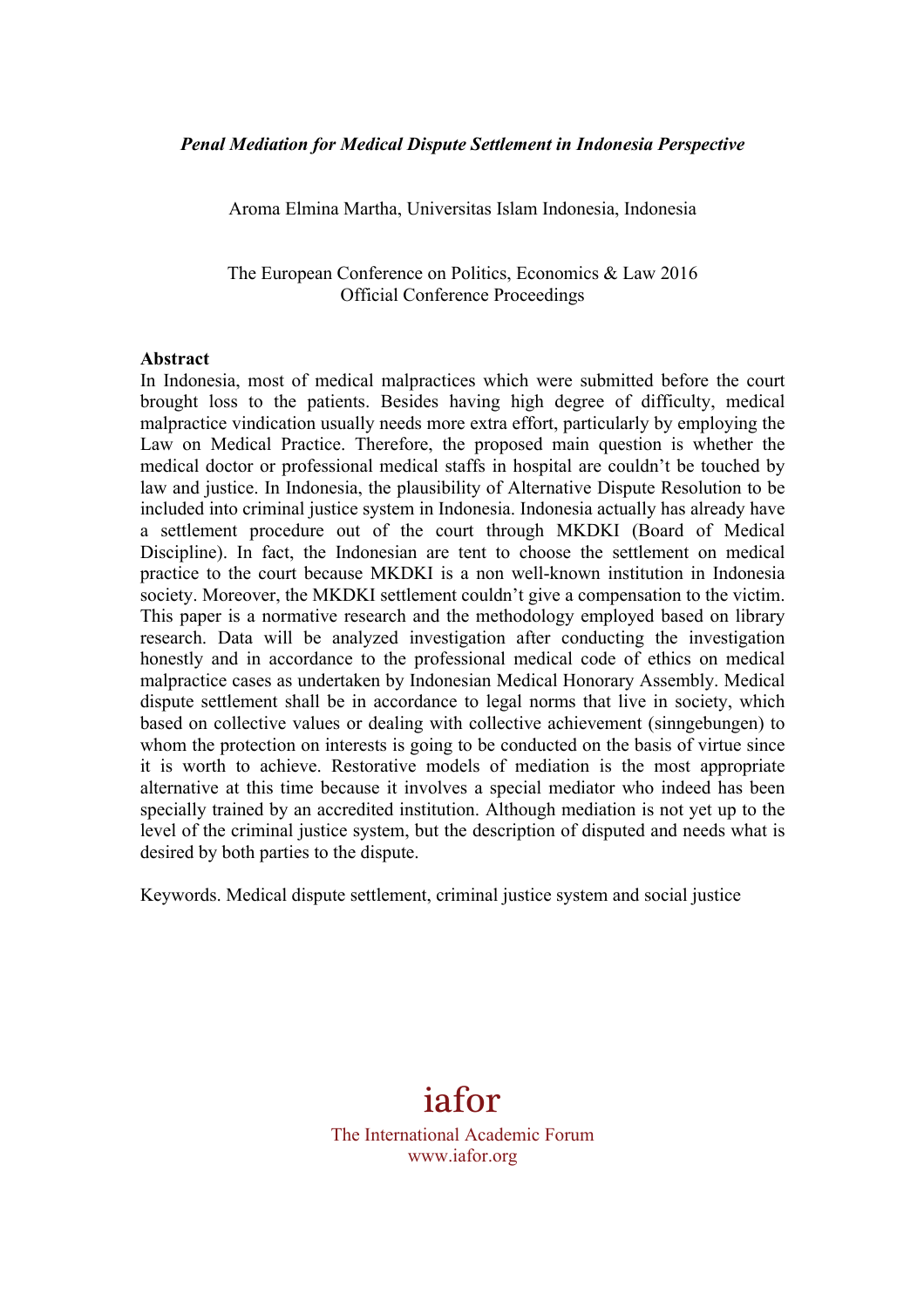### **Introduction**

Since the Law number 29 of year 2004 on Medical Practice was enacted, data of medical omission or medical malpractice<sup>1</sup> increasing. The total of medical malpractice cases in 2013, as collected by The Indonesia Board of Medical Discipline *(Majelis Kehormatan Disiplin Kedokteran Indonesia)* were 20 cases. Meanwhile, during 2006-2012, the data of medical malpractice had reached 183 cases in number.<sup>2</sup> Legal enforcement on medical malpractice which was committed by medical doctor or professional medical staffs is less plausibly conducted. Most of medical malpractices which were submitted before the court brought loss to the patients. Besides having high degree of difficulty, medical malpractice vindication usually needs more extra effort, particularly by employing the Law number 29 of year 2004 on Medical Practice. Therefore, the proposed main question is weather the medical doctor or professional medical staffs in hospital are couldn't be touched by law and justice. In the case that involved the case "centered on a caesarean practice performed by Ayu, Hendry and another doctor, Hendy Siagian, on 25-year-old Julia Fransiska Makatey at Kandou Hospital in the North Sulawesi capital of Manado in 2010. Julia was referred to the hospital from a primary health care centre due to delay in delivery that could have endangered her baby's life. Twenty minutes after the delivery, the baby was alive but the mother died. From the autopsy report, the forensic expert concluded that Julia died due to air embolism, rather than a failure in the delivery process. This condition is unpredictable, which was why the Manado District Court acquitted the three doctors. Before the trial, the Medical Ethics Council stated the three doctors were not guilty.<sup>3</sup> Ayu, Hendy and Hendry, who were residents at the time, were charged with negligence resulting in death. A local court in Manado dismissed the charges, freeing the three to continue their work. In 2012 the case was reopened on an appeal at the Supreme Court, where a panel of judges overturned the prior verdict and sentenced the doctors to 10 months in prison, finding them guilty of negligence. But by the time the Supreme Court issued the new verdict, Ayu, Hendy and Hendry had disappeared. The three were ordered to report to prison and serve their sentence by prosecutors, who sent the doctors an official letter, shortly after the Supreme Court trial concluded. The notice was ignored and the three were placed on a fugitive list, where they remained until two weeks ago. Ayu was found hiding out in Balikpapan, working in the maternity ward at Permata Hati Hospital. She was detained on Nov. 8 and remanded to police custody. Both Hendy and Hendry remain at large. The Supreme Court took a different view on the case, finding, on Sept. 18, 2012, that three doctors were guilty of malpractice over the April 2010 death of Julia Fransiska Makatey during a routine caesarian section. The mother died of heart failure caused by a gas embolism — a pocket of air in her vascular system — after her child was delivered by staff at Manado's Rumah Sakit Umum Pusat Prof. Dr. R.D Kandou

<sup>&</sup>lt;sup>1</sup> Medical malpractice is defined as *A doctor's failure to exercise the degree of care and skill that a physician or surgeon of the same medical specialty would use under similar circumstances.* Bryan

A.Garner. 1999. Blacks Law Dictionary. St.Paul, Minn, p. 971 <sup>2</sup> Data was collected during January 2006 until April 2013,

http://www.republika.co.id/berita/nasional/umum/13/04/13/ml6i4y-masyarakat-diminta-tak-takutlaporkan-malapraktik *see* http://dokterindonesiaonline.wordpress.com/2013/12/02/malpraktek-medisterheboh-di-dunia/ *see*

http://www.tempo.co/read/news/2013/03/25/058469172/Sampai-Akhir-2012-Terjadi-182-Kasus-Malpraktek

<sup>3</sup> http://www.thejakartaglobe.com/news/obgyns-strike-over-gynecologist-arrest/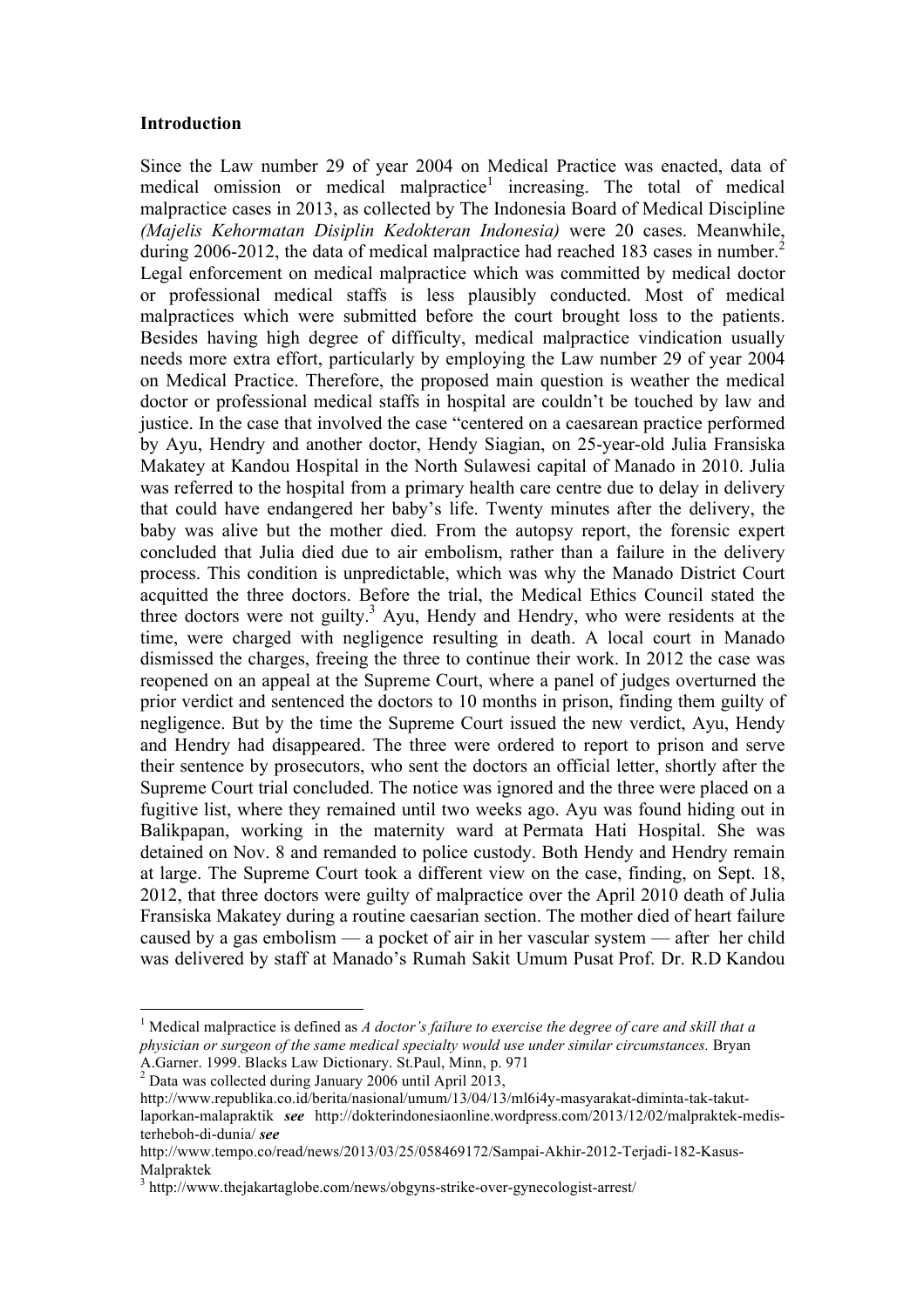government facility.4 Finally, The Supreme Court (MA) has issued a ruling granting a case review request filed by three doctors who were sent to prison on malpractice charges. The panel ordered that the three doctors be freed from prison. "The panel found the doctors had violated none of the regulations while performing the operation [in question]. Therefore, the panel's ruling has cancelled out an earlier ruling made by the appeal panel. The Supreme Court panel was led by judge M. Saleh and four other members, namely Maruap Dohmatiga Pasaribu, Surya Jaya, Syarifuddin and Margono. Judge Surya Jaya had filed dissenting opinion."<sup>5</sup>

Those data also were supported by the result of investigation after conducting the investigation honestly and in accordance to the professional medical code of ethics on hundreds of reported medical malpractice cases as undertaken by Indonesian Medical Honorary Assembly. It showed that 99 percent of medical malpractice cases were failed to be proved. <sup>6</sup>The term of medical malpractice actually was unknown by law.<sup>7</sup> It is merely an expression that refers to the medical doctor who has been definitely proved committing omission when undertaking his/her job or doing certain activity which is out of his/her competence.

The above data indicate a failure in solving the medical occur during this time in Indonesia. This issue will not occur, if used in the completion of restorative models of penal mediation which emphasizes the description of disputed and needs what is desired by both parties to the dispute. Criminal sanction in jail is not the only way out in case of medical negligence.

## **Problem Statement**

1. How is medical dispute resolution mechanism through restorative models for penal mediation in Indonesia perspective?

2. How is the legal relationship between doctor and patient in Indonesian law?

<sup>4</sup> http://www.thejakartapost.com/news/2013/11/28/malpractice-and-criminalization-doctors.html <sup>5</sup>  $h_{\text{http://www.thejakartapost.com/news/2014/02/08/ma-grants-review medical-malpractice-case.html}$ <br>
6 http://www.surabayapagi.com/index.php?read=Tubuh-Bocah-Waru-

Melepuh;3b1ca0a43b79bdfd9f9305b8129829621fc50417a91a837566f28afeb5d6958 The obvious example can be found at hospital RSAB Prima Husada Waru Hospital: Sumaji (35) dan Sutiah (30), resident of jalan Kolonel Sugiono 38 Waru, who found that their daughter Husnul Khotimah (9) having terrible cough attempted to cure her illness by bringing her to RSAB Prima Husada Waru Hospital. However, the outcome of their attempt was a big failure for their daughter got terrible skin blister on her entire body after receiving treatment from the hospital. Husnul Khotimah was not the sole victim of hospital treatment, some patients of RSAB Prima Husada Waru also experienced similar blister. Unfortunately, the patients who submitted this case to the court was defeated during the trial. The judge argued that the patient was failed to prove their damages. See Harian Surabaya Pagi Online 1/7/2010 Tubuh Bocah Waru Melepuh,

<sup>&</sup>lt;sup>7</sup> See KUHP or Law number 29 of years 2004 in Medical Practice, Law number 36 of years 2009 on Healthcare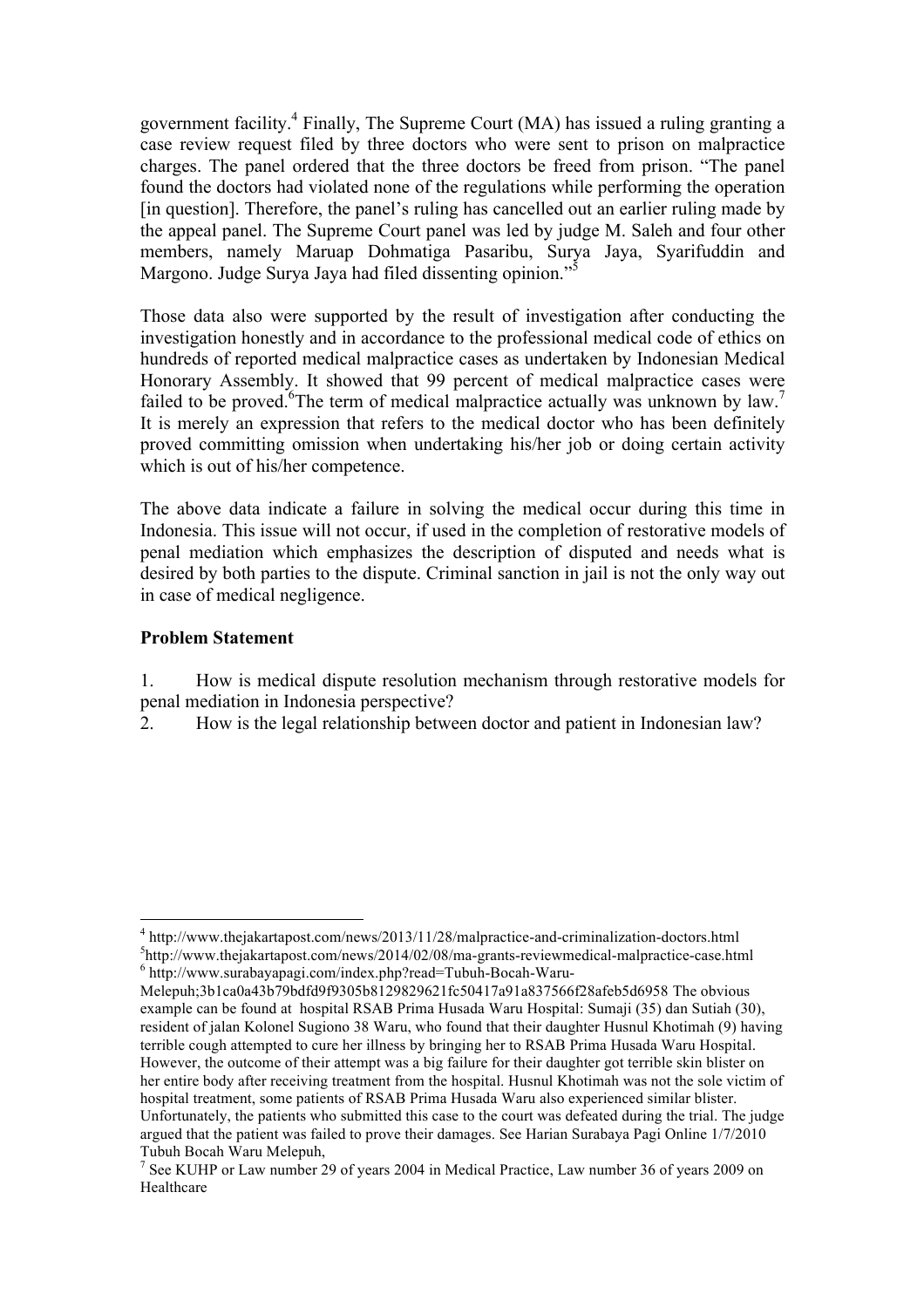## **Literature Review**

Regarding to the issue of medical malpractice, there is an argument which assumes that medical malpractice and medical dispute are different matters.<sup>8</sup> The main reason is it is part of consented (or non-consented) therapeutic contract which later producing disappointment from the patient or his/her family, for example on the case of disheartened patient/family by the result of medical treatment from medical doctor or the hospital which later on causing the patient submit report or complaint to mass media. On such illustrated case, some argue that not all the entire medical failure is the consequence of medical malpractice, since it should be categorized as medical  $dispute.<sup>9</sup>$ 

Aside from the controversy on the term, the article 29 of Law number 36 of years  $2009<sup>10</sup>$  on mediation provide is a solution which is expected to bring "win-win" solution" for both disputed parties.

Mediation<sup>11</sup> is one of settlement model/mechanisms through ADR (Alternative Dispute Resolution).<sup>12</sup>

ADR basically was developed by business community that demands fast dispute settlement mechanism and at the same time it is also able to produce "win-win solution". Such mechanism is "alternative" procedure through the court. This procedure is definitely an alternative from of conservative civil proceedings law which two (or more) parties having dispute on case of civil and business law.<sup>13</sup>

The concept of penal mediation was actually acknowledged within the criminal law concept since a long time ago, even though it utilized different term. Ilyssa Wellikoff, for example, employed the term of *Victim-offender mediation* that derived from concept of *Restorative Justice.*<sup>14</sup> Moreover, she argued that it is applicable for nonserious criminal act, such as juvenile delinquency case, crime that involving the property and other kind of petty offence.15 Some scholars prefer the term of *Mediation practice in the Criminal Justice System* which is defined as:

 $11$  Mediation is a process by involving third party as advisor in settling the dispute. See Kamus Umum Bahasa Indonesia. Departemen Pendidikan dan Kebudayaan. 1988. Balai Pustaka: Jakarta, p. 569 <sup>12</sup> Elizabeth Plapinger and Donna Stienstra. 1996. *ADR and Settlement in the federal District Courts (a sourcebook for Judges and Lawyer).* Federal Judicial Centre and the CPR Institute for dispute resolution, p. 4 *See also Guide to Judicial Management of Cases in ADR*. 2001. Federal Judicial Centre, p. 102, it stated that the ADR process in US, as example, is in the format of mediation,

 <sup>8</sup> Made Kornia Karkata. Malpraktik atau Sengketa Medik?

http://www.balipost.co.id/balipostcetak/2004/1 0/13/o2.htmArticle. 9 Ibid

 $10$  Article 29 of Law number 36 of years 2009: When the professional medical staff is allegedly committing omission in undertaking his/her job, such omission shall be settled through mediation beforehand

arbitrage, *Early neutral evaluation* (ENE), *summary jury trial* and *Minitrial*. <sup>13</sup> Mardjono Reksodiputro. 2009. ADR *dikaitkan dengan sistem hukum pidana Indonesia.*

<sup>&</sup>lt;sup>14</sup>Ilyssa Wellikoff. 2004. *Victim-Offender Mediation and violent crimes: On the way to Justice.* Cardozo Online Journal http://cardozojcr.com/issues/volume-5-1/note-1/ <sup>15</sup> Ibid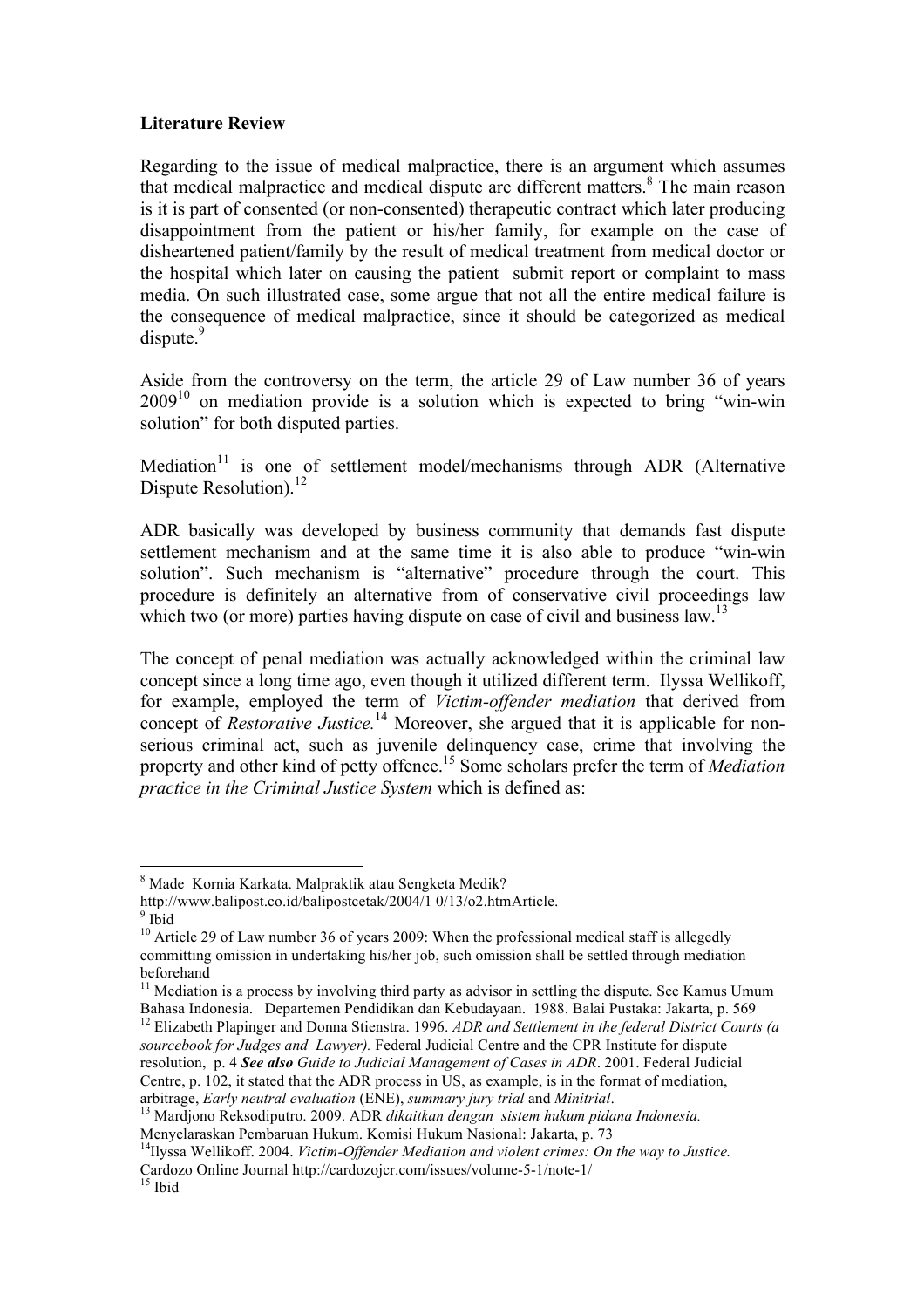*Is a process of finalizing a criminal matter by placing an emphasis on the wills of a victim and offender who are parties of a criminal matter.<sup>16</sup>*

The term of *médiation pénale* is used in French, it includes the research report which was performed by Jacques Faget<sup>17</sup> on the successfulness of penal mediation in settling the case that hit the percentage  $76\%$ .<sup>18</sup>

North America employed the term penal mediation since 70's, as followed by Great Britain (England), French, and Scandinavian countries on 80's and later the entire Europe. The objective of penal mediation concept has one common similarity: *"better consideration of victims' problems, making offenders feel more responsible, giving the community a greater role in conflict regulation."* <sup>19</sup>

Penal mediation in Spain is applied for juvenile delinquency case which is popular with the term "Juvenile Penal Mediation."<sup>20</sup> Meanwhile, Belgium introduced Penal Mediation term in their criminal justice system since  $1994.^{21}$  Penal mediation was enforced in Belgium due to several scandals that affected Belgium Police legitimation within Belgium's criminal justice system. $^{22}$ 

Penal mediation term was also introduced in Argentina explicitly since 1990's on corruption case as *a pilot project in penal mediation*. <sup>23</sup> It is because of people's trust on judicial system that getting worsened besides public negative assumption on prison that was not enough since it was fully occupied by corruptors. 24

In Indonesia, Prof. Mardjono Reksodiputro proposed an interesting statement that questioning the plausibility of ADR to be included into criminal justice system in Indonesia<sup>25</sup>. He argued that mediation as inseparable part of ADR in criminal law is possible, but its characteristic has to be distinct from the ADR in the field of civil and business law since one party has been represented by police and general attorney. Therefore, the victim is not independent in deciding the mechanism of dispute settlement. Such duty is carried out by the police and general attorney literally in relative sense since it depends on report from the victim that triggers the trial of criminal proceeding. It means there is alternative choice for the victim to back off

 <sup>16</sup> Cumhur Sahin.2009. *Mediation Practice in The Criminal Justice System*.New Horizons:UNDP Turkey Monthly Newslette

<sup>&</sup>lt;sup>17</sup> Jacques Faget. 2005. *The double life of victim-offender mediation*. ADR Bulletin, Volume 7, number 10, p. 2

<sup>&</sup>lt;sup>18</sup> Ibid. The research was conducted on 1200 cases in French court during 1998-1999 (juvenile

delinquency crime case, crime involving property, fraud, robbery and crime that deals with profession) <sup>19</sup> Jacques Faget. 2004. *Mediation and Domestic Violence*. Quoted from champpenal.revues.org/356<sup>20</sup> Anna Mestitz and Simona Ghetti. 2006. *Victim-Offender Mediation with Youth Offenders in Europe* 

*An Overview and Comparison of 15 Countries.* Department of Justice of the Autonomous Government Of Catalonia, Spain

<sup>&</sup>lt;sup>21</sup> Anne Lemonne. 2000. *Development of Restorative Justice: The Case of Penal Mediation in Belgium In. Kriminalisk Arbog.* 

<sup>&</sup>lt;sup>22</sup> Ibid<br><sup>23</sup> The victim and the offender are contacted beforehand by facilitator in separated forum. Later on, they discuss the substance of dispute, including their expected outcome from the process and predicting the thoughts or reaction of opposed party. See *Restorative Justice Online*, October 2001.<br><sup>24</sup> Ibid hal. 75<br><sup>25</sup> Ibid hal. 75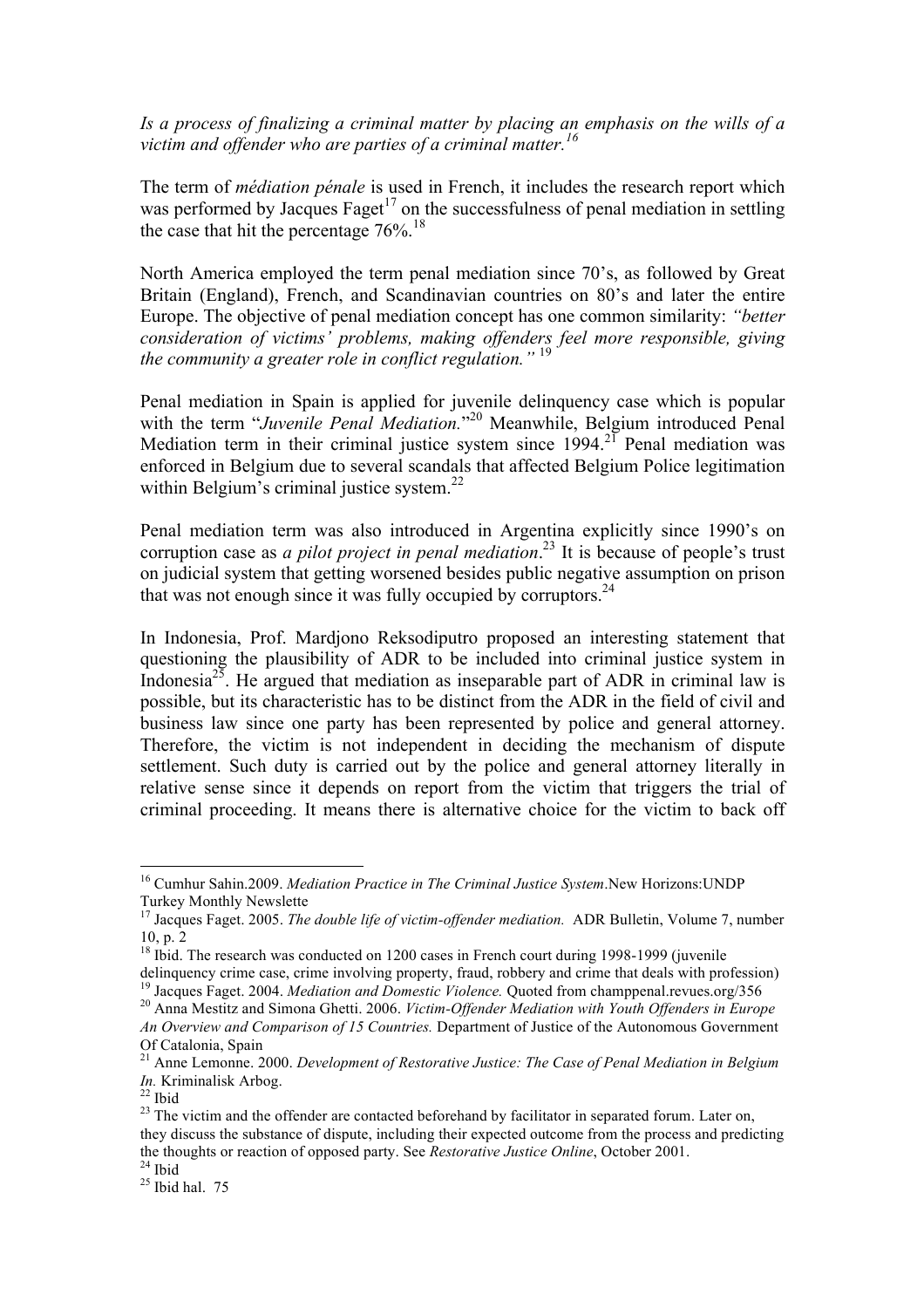from filed the lawsuit to the court.<sup>26</sup> In the case of domestic violence in Malaysia, for example, the victim is represented by Polis diRaja Malaysia and the Jabatan Kebajikan Masyarakat in the format of IPO *(Interim protection Order)* and PO *(Protection Order).*<sup>27</sup>

# **Medical Dispute Resolution Mechanism Through Restorative Models For Penal Mediation In Indonesia Perspective**

Mediation penal developed it rests on the idea and principle of work (working principle) Consist of:

# 1. Conflict Handling

The task of the mediator is to make the parties to forget the legal framework and encourage those involved in the communication process. This is based on the idea that a crime has provoked interpersonal conflict. Conflict that is intended by the mediation process.

## 2. Process Orientation

Penal mediation is more oriented to the quality of the process rather than outcomes, namely: realize criminal of his guilt, unresolved conflicts and tranquility needs of victims of fear.

### 3. Informal Proceeding

Penal Mediation is an informal process, not bureaucratic, avoiding legal procedures ketat`

## 4. Active and Autonomous Participation

The parties (perpetrator and victim) is not seen as an object of criminal law procedure, but rather as a subject who has a personal responsibility and ability to act. They are expected to do on his own.<sup>28</sup>

Issues of mediation in criminal cases has been on the agenda at international level, namely the Congress of the United Nations 9/1995 of Crime and the Treatment of Offenders and Penal Reform International Conference, 1999.

International Meeting was to encourage the emergence of three international documents related to the issue of restorative justice and mediation in criminal cases, namely :

1. The Recommendation of the Council of Europe 1999 No. R (99) 19 tentang Mediation in Penal Matters

2. The EU Framework Decision 2001, the Standing of Victims in Criminal Proceedings

3. The UN Principles 2002 (draft Ecosoc), Basic Principles on the Use of Restorative Justice Programmes in Criminal Matters.

<sup>&</sup>lt;sup>26</sup> Ibid hal. 73<br><sup>27</sup> See Domestic Violent Act (Akta Keganasan Rumah Tangga Malaysia) 521 of years 1994<br><sup>28</sup> Stefanie Trankle, The Tension between Judicial Control and Autonomy in Victim-Offender

Mediation-a Microsociologicl Study of a Paradoxical Procedure based on Examples of the Mediation Process in Germany and France, http://www.iuscrim.mpg.de/forsch/krim/traenkle\_e.html.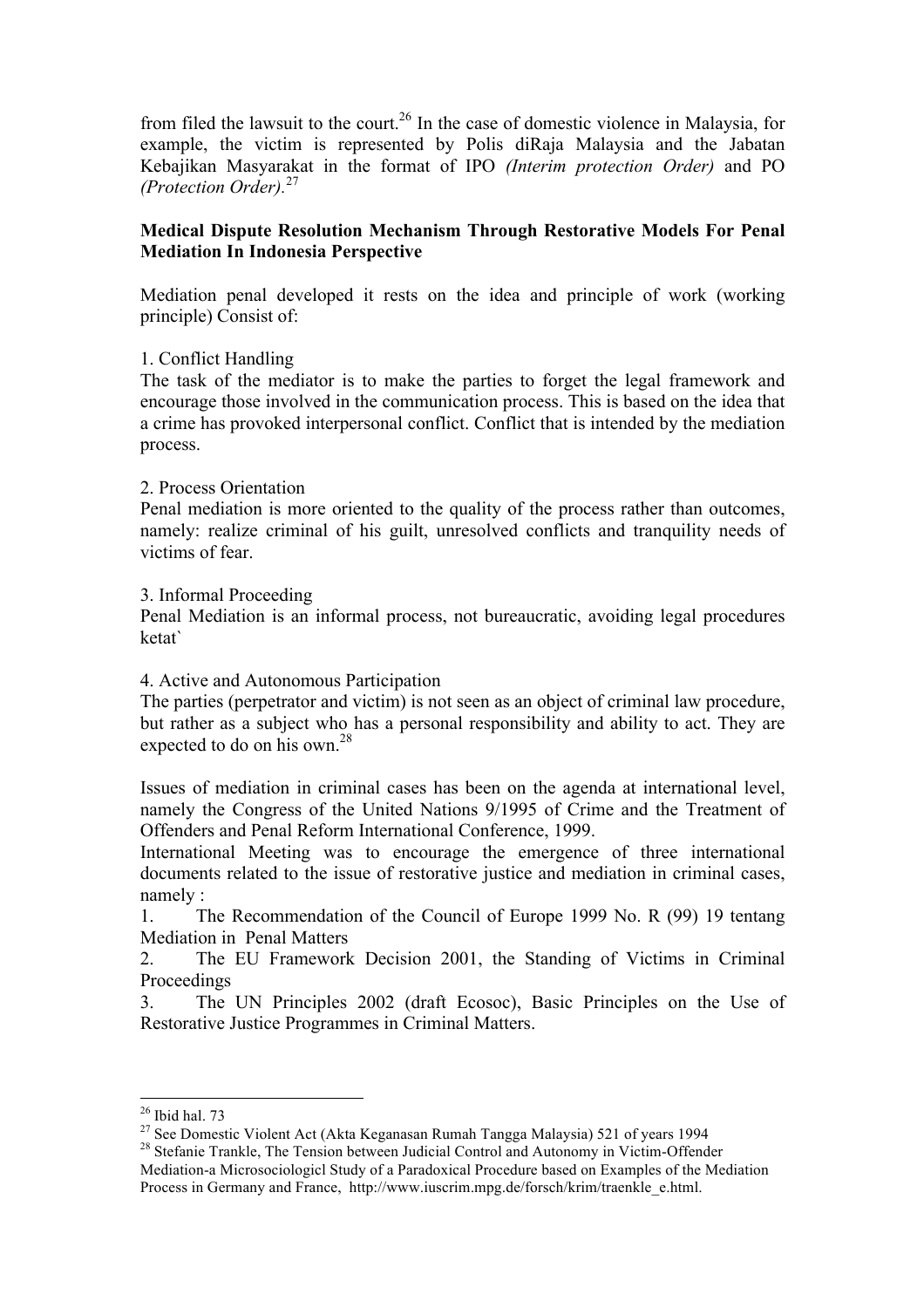The background idea of penal reform, among others, the idea of protection of victims, the idea of harmonization, the idea of restorative justice, particularly to find other alternatives of criminal imprisonment<sup>29</sup>

The Recommendation of the Council of Europe 1999 No. R (99) 19, Mediation in Penal Matters stated that:

The idea of mediation unites those who want to reconstruct long foregone modes of conflict resolution, those who want to strengthen the position of victims, those who seek alternatives to punishment, and those who want to reduce the ex-penditure for and workload of the criminal justice system more effective and efficient.<sup>30</sup>

Jacques Faget categorized penal mediation into two model, they are *legal mediation model* and *restorative mediation model*. On legal mediation model, the dispute settlement is applicable to any criminal case. The mediation is determined by the court or place which has been determined by court. The victim and the offender who are involved into mediation process are facilitated by third party (not all mediator is accredited one). The time allocation for mediation forum process is even relatively fast and brief.

On the other hand, restorative mediation model involves special mediator that has been trained by certain accredited institution. Such mediation model has not reached criminal juridical system level yet, the main topic of discussion in mediation process is not limited only on vindication, but also on the description of disputed matter as well as the interests of both disputed parties. The allocated time for mediation process is relatively long, which brings better solution than legal mediation model since the disputed parties has to uphold several meetings during the mediation process happens.

Both models are described on following simple table:

| Atributes regal vs restorative models of mediation |                                                  |                               |
|----------------------------------------------------|--------------------------------------------------|-------------------------------|
| <b>Atributes</b>                                   | Legal model                                      | <b>Restorative model</b>      |
| <b>Place</b>                                       | Centres for Justice and Law   Local Associations |                               |
|                                                    | Court                                            |                               |
| <b>Mediators</b>                                   | Individuals<br><sub>or</sub>                     | Associations<br>Gender        |
|                                                    | associations Men                                 | <b>Balance</b>                |
|                                                    | Sessional employees                              | Professionals<br>0r           |
|                                                    | Legally trained                                  | volunteers                    |
|                                                    | No specific training in                          | Trained in the social         |
|                                                    | mediation                                        | sciences                      |
|                                                    | No Supervision                                   | Specific training<br>1n       |
|                                                    |                                                  | mediation                     |
|                                                    |                                                  | Analysis of practice          |
| <b>Process</b>                                     | Offender/victim                                  | Complainant/offender          |
|                                                    | Short period of time                             | Median or long period of time |

**Atributes legal vs restorative models of Mediation<sup>31</sup>**

 <sup>29</sup> Barda Nawawi Arief.2012. Mediasi Penal, penyelesaian perkara di luar pengadilan. Pustaka Magister, Semarang

 $30$  Recommendation No. R (99) 19 by the committee of Ministers of The Council of Europe, Mediation in Penal Matters, http://sfm.jura.uni-sb.de/archives/images/mediation <sup>31</sup> Jacques Faget. The Double Life…Loc cit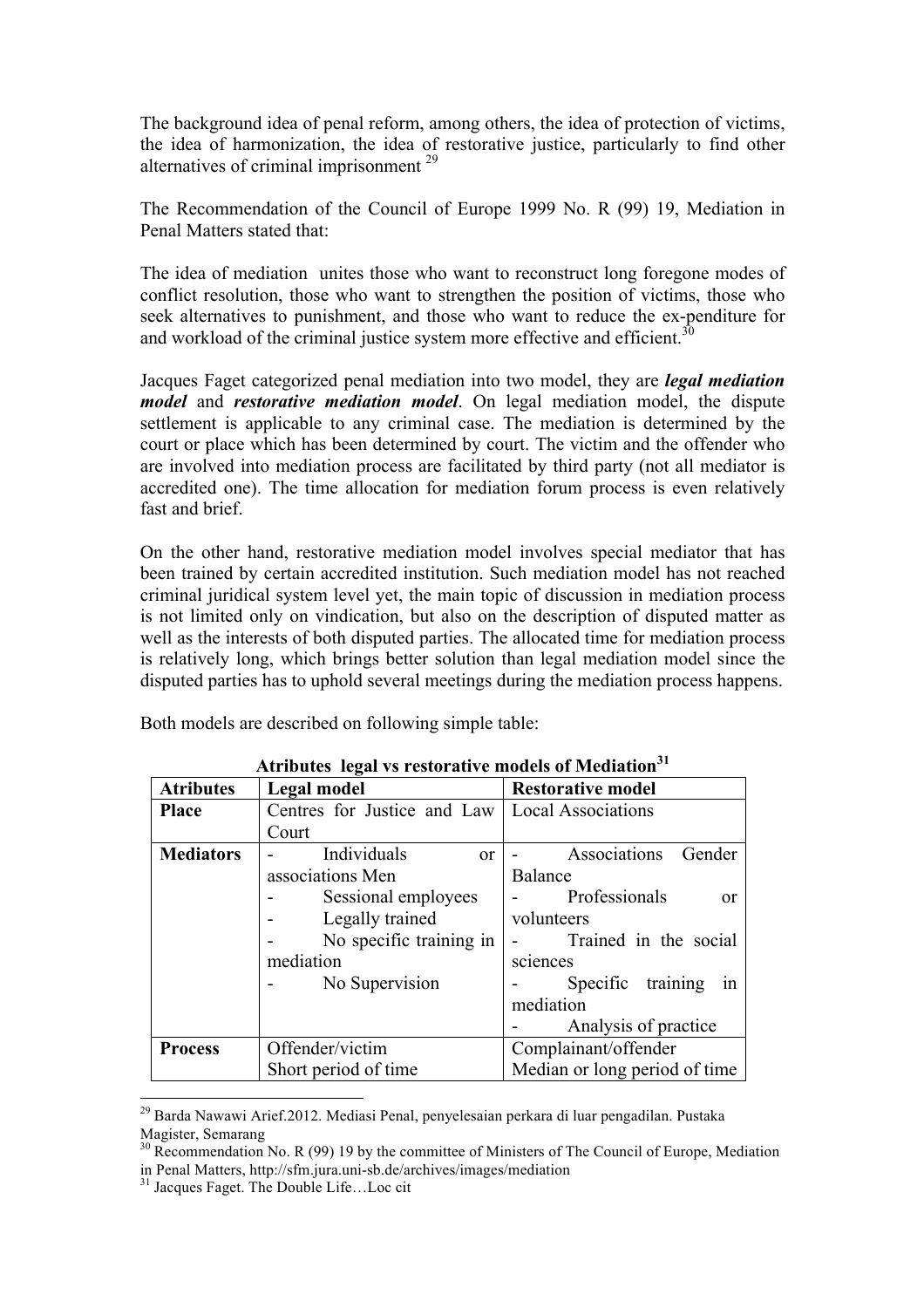| One meeting                  | available                  |
|------------------------------|----------------------------|
|                              | One or more meetings       |
| Significant $%$ of agreement | Average $\%$ of agreements |

Restorative mediation model has been performed in French since long time ago, specifically on Juvenile delinquency cases, cases of ownership upon property and any case that deals with professional dispute. <sup>32</sup> Most of mediation on medical dispute/ malpractice in French, practically, is performed by dividing both disputed parties into different caucus and into separated room. Each caucus is attended by mediator in separate sessions. Afterwards, the mediator will describe the advantage and weakness points of each disputed party. If the agreement is reached *(joint meeting)*, the draft of agreement between both disputed party is compiled and endorsed.<sup>33</sup>

Up to this time Indonesia have no single standard of medical procedure. The medical procedure which is exist are different between one and another area. Not all of the Hospital in Indonesia have the same standard because of the different in hospital capability and technology.<sup>34</sup>

One of the obstacles that occur in Indonesia because it has a very wide area so that standard hospital facilities have criteria based on the type of the hospital itself. Each region has a different standard. For example between Yogyakarta and East Nusa Tenggara. So in case of negligence in medical practice will also consider the geography of the region. Moreover, each hospital has a Standard Operating Procedure (SOP), which vary, depending on facilities owned by the hospital. So that the demands of malpractice must be seen case by case basis. Can not be generalized things like what the malpractice, and which are not.

For example in the case of doctors Setianingrum in Pati in 1979. The incident was caused by injections of streptomycin 1 cc in patients who can not tolerate the drug. Having asked to see a doctor, the patient explained that he never went to another doctor and injected streptomycin. Doctors believe, after the injection is done, it turns out the patient died. In this case there is clearly a role of a patient on his death. By Pati District Court and the High Court declared one of Semarang doctor for negligence that caused the death of people. But the Supreme Court level the doctor found not guilty. The consideration is that although the defendant as a new doctor who experienced four years of serving in government clinics all limited ingredients. Setianingrum so doctors can not perform medical measures to prevent death, for example, the injection of adrenaline straight to the heart or intravenous fluids, administration of acidic substances and other actions that require complex means.<sup>35</sup>

Nonetheless, this case opened up opportunities for debate among legal persons. Does this act into the act of medical negligence or not. However, the terms of the inner attitude of doctors is part of the malpractice. Eg circumcision Javendra Case (2006) can be categorized as negligence. Doctors gave her a general anesthetic that caused

<sup>&</sup>lt;sup>32</sup> Ibid<br><sup>33</sup> Ibid<br><sup>34</sup> http://www.beritasatu.com/kesehatan/152342-indonesia-belum-punya-standar-pelayanan-medis.html<br><sup>35</sup> Putusan Mahkamah Agung (Supreme Court) Number 600/K/Pid/1983, 27 July 1984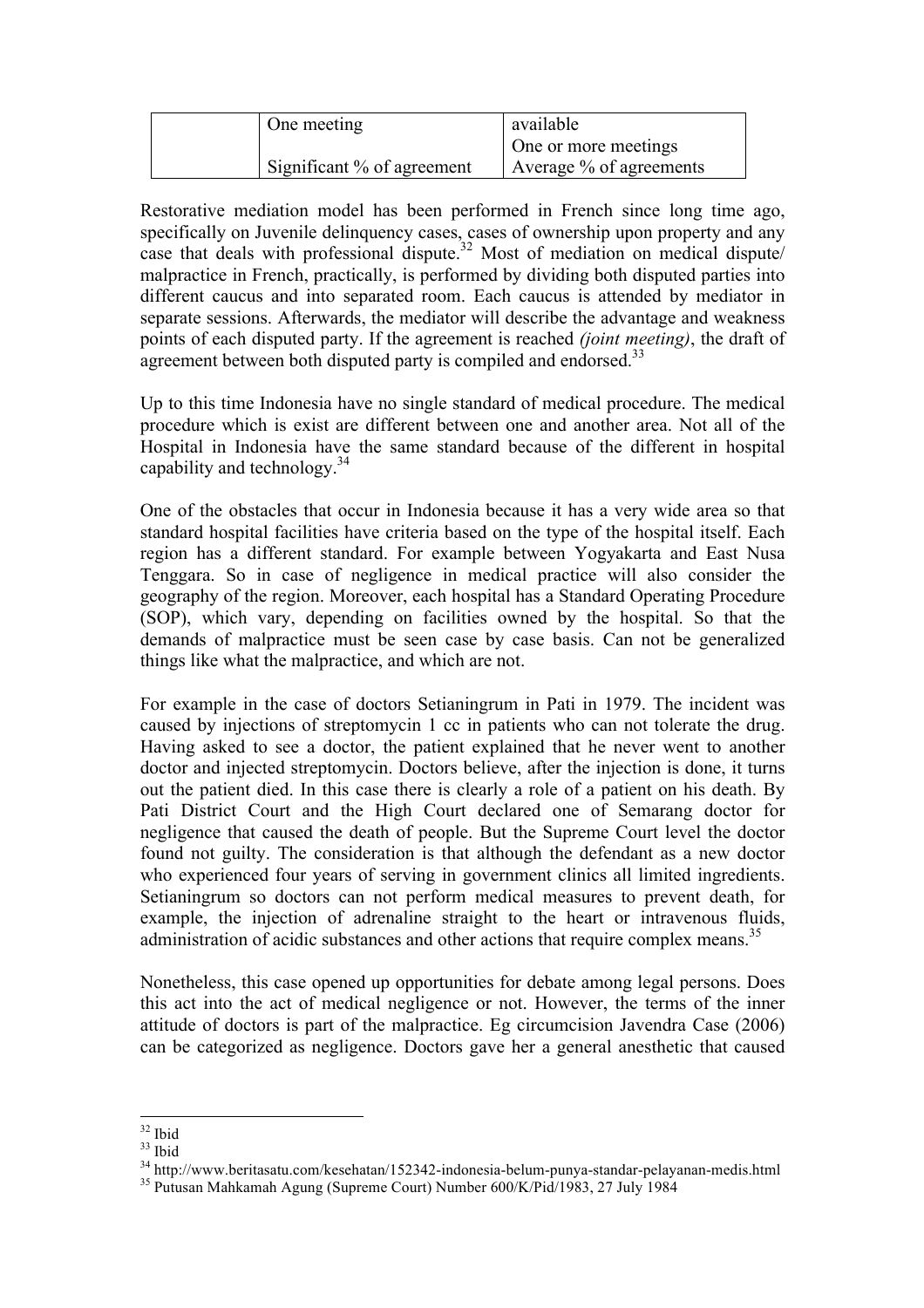the death of the patient. Supposedly, doctors thought about the harmful effects of a general anesthetic because it is more risky than local anesthesia.<sup>36</sup>

As consideration, if it is viewed from the perspective of article 29 of Law number 36 of years 2009 on Healthcare, the alternative mediation is an introduction settlement effort outside the court if medical dispute happens. Mediation process of one of the obstacles that occur in Indonesia because it has a very wide area so that standard hospital facilities have criteria based on the type of the hospital itself. Each region has a different standard. For example between Yogyakarta and East Nusa Tenggara. So in case of negligence in medical practice will also consider the geography of the region. Moreover, each hospital has a Standard Operating Procedure (SOP), which vary, depending on facilities owned by the hospital. So that the demands of malpractice must be seen case by case basis. Can not be generalized things like what the malpractice, and which are not.

Mediation process can be chosen through MKDKI or Police. The Indonesia Board of Medical Discipline (Majelis Kehormatan Disiplin Kedokteran Indonesia/MKDKI) (see article 66 of Law number 29 of years  $2004$ ), <sup>37</sup> or the Police may appoint an accredited mediator. As the result, public owns choice of process which is considered brief and simple. Therefore, even though the police has received the report or complaint, the case is not automatically proceeded through criminal proceeding system. However, if the consent fails to be reached, criminal judicial proceeding system is performed. Regarding to the draft of mediation which has been approved by both disputed parties, the Police/MKDKI may submit it to the court for gaining endorsement.

The possibility of alleged medical malpractice in Indonesia consist of three steps. First, The Board of Medical Ethic which analyses the implementation of medical ethic by the MD. This board will give the ethic sanction to those who proved omitting the ethic. Second, The Board of Medical Discipline (MKDKI) which determine the medicine implementation. The Board of Medical Discipline have 3 kinds of sanctions: written warning, obliged the MD/hospital staff to join the re-education program, abolition the registration letter permanently or temporary. Third, compliance to the law, it means that the patient could proposed a complaint to the court through penal or private procedure using the basis on Law on Medical Practice or Penal Code especially on the article of intention and negligence. Restorative models of mediation is an alternative that is most appropriate at this time because it involves a special mediator who indeed has been specially trained by an accredited institution. Although mediation is not yet up to the level of the criminal justice system, but the description of disputed and needs what is desired by both parties to the dispute. The time provided in the resolution is quite long, so that the number of meetings conducted by the parties to the dispute would be to produce a solution that is much better than the model of judicial procedure in court.

<sup>&</sup>lt;sup>36</sup> Adam Chazawi. 2012. Malpraktik Kedokteran.Bayu Media:Malang, p.93<br><sup>37</sup> Article 66: Whoever find out or whoever the interests is damaged by action of doctor or dentist when undertaking medical practice duties may propose complaint in written form to The Indonesia Honorary Medical Discipline Assembly (Majelis Kehormatan Disiplin Kedokteran Indonesia/MKDKI)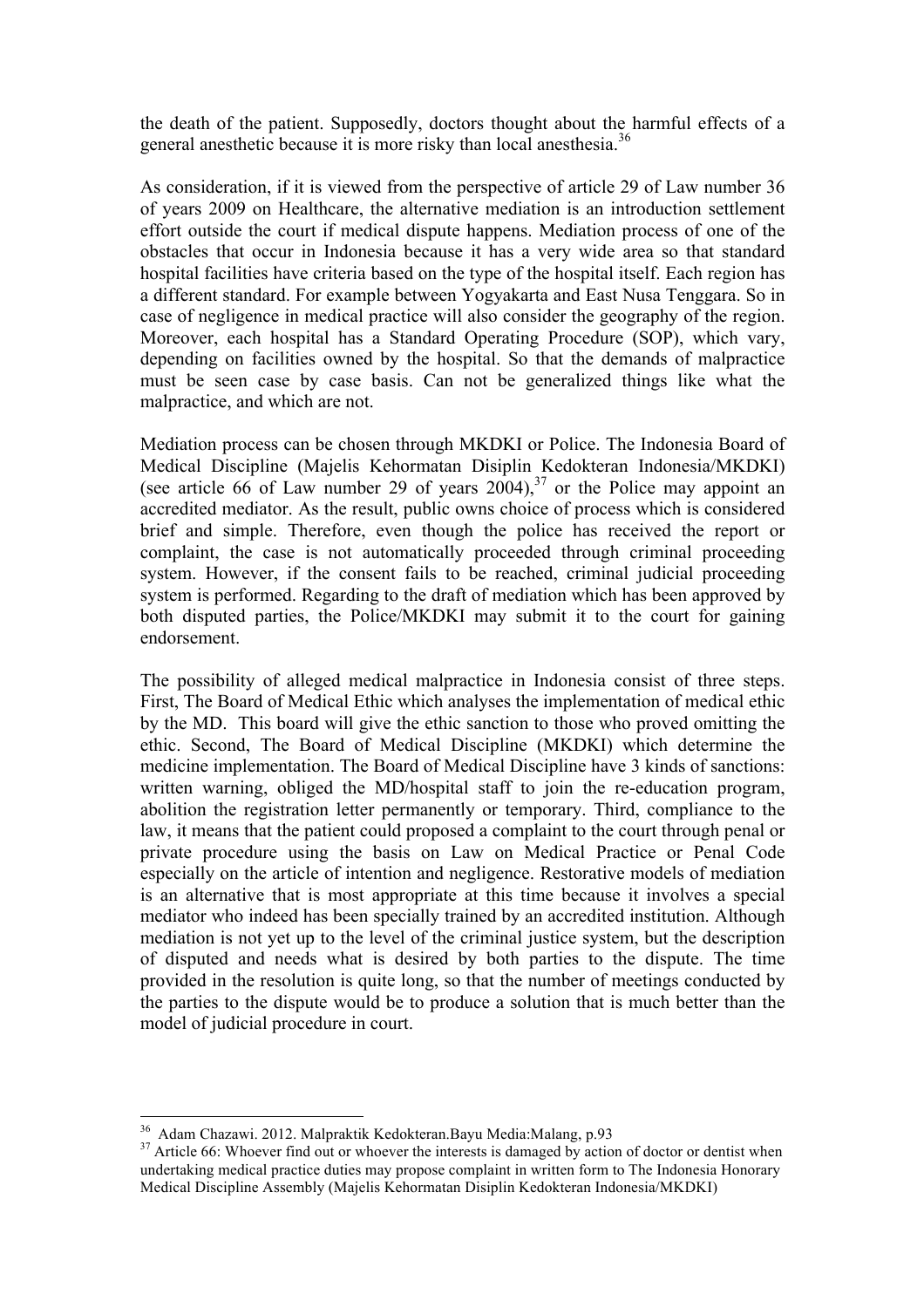## **The Legal Relationship Between Doctor And Patient In Indonesia Law**

Although the position of medical doctor and patient is supposedly balance since both of them are dependent, the fact shows opposite result. Commonly the patient is on weaker side if the medical dispute occurs. It occurs due to several assumptions:

*First*, from the perspective of legal relation, the form of agreement between medical doctor-patient in juridical aspect belongs to " best effort agreement" *(inspanningsverbintenis)*. Therefore, there is an assumption that doctor cannot give maximum guarantee on the success of his/her effort in curing the illness of the patient, because the result of medication depends on some related factors (age, degree of seriousness of the illness, the type of illness, complication, etc).

*Second,* there is assumption which claimed that the standard and medical procedure are not fixed matter since in a certain period evaluation has to be performed in order to play catch up with rapid development of science and technology. The standard and medical procedure which possesses relative characteristic ultimately bears result on imbalance legal standing between the medical doctor and patient.

*Third*, which party is liable if there is allegation on medical malpractice? Regarding to the consumer protection, the party which liable on the damage is business actor, including the doctor and hospital. In the consumer protection perspective, the consumer have no obligation to prove weather any business actor fault or not because the consumer protection applied the legal burden of prove. However, in fact, if the omission occurs, there is no legal certainty for the patient who stands on the position of consumer.

Specifically, the article 29 of Law number 36 of year 2009 on Healthcare that replaces Law number 23 of year 1992 provides dispute settlement effort through mediation mechanism. Mediation is performed in case that involving professional medical staff who allegedly committing omission when undertaking his/her job. Such omission shall be settled through mediation beforehand.

Mediation concept in the Law number 36 of year 2009 is an effort to settle any dispute between medical staff and the patient as consumer of healthcare service. Such mediation has purpose to settle dispute outside the court by employing a mediator who has been chosen and agreed by both disputed parties.

The main concern is, considering the legal standing between professional medical staffs and the patient is imbalance, on appropriate model of mediation that is able to facilitate the conflicting interests from both parties diametrically.

Nevertheless, due to their knowledge on illness and medical technology, medical staff (doctor, nurse, midwife, physician) legal standing is more superior to the patient. The patient's knowledge on illness and medical science is much limited compared to healthcare service provider. If it is viewed from the consumer protection perspective, the patient as consumer of healthcare service is the party which supposedly shall be protected. Therefore, the mediation model needs to be reviewed carefully in order to find the appropriate one if the medical dispute/ medical malpractice occurs.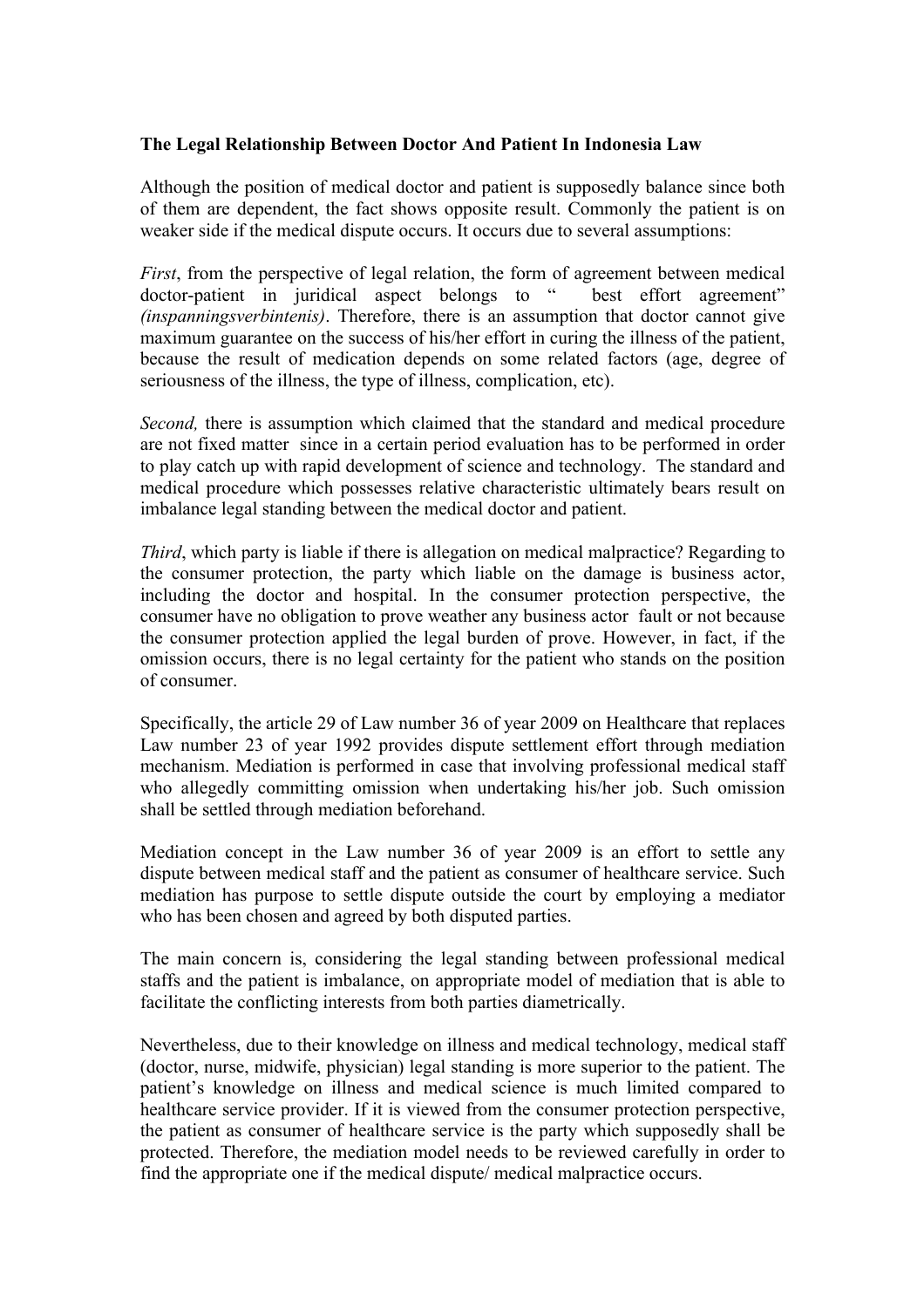The special feature of the medical profession, among others, are autonomous, have a certain identity, has a certain value system, have specific binding kemunitas physician behavior both among colleagues and members of the community. Professional standards in Indonesia are determined among doctors themselves. A profession that is autonomous, ie, all the provisions concerning the implementation of the work profession determined by professional groups. In Indonesia set in law the practice of medicine and health Act which requires doctors to follow professional standards and operational standards in their profession.

Until now Indonesia has not had a medical professional standards that apply nationally. The absence of professional standards is due to the circumstances of each hospital in a different area because of the constraints of geography that are difficult to reach with transport and the limited number of physicians treating patients. When enacted uniform standards will make a difference in the treatment of patients.

Furthermore, Informed consent is the standard protocol for protecting the interests of patients and doctors from the beginning. In Indonesia, informed consent stipulated in Law No. 29 of 2004 on medical practice, informed consent is consent given by patients or their families on the basis of a description of the medical procedure to be performed on these patients.

According to article 45, paragraph (3) of Law No. 29, 2004, informed consent can be:

- a. Diagnosis and procedure of medical action
- b. The purpose of medical action undertaken
- c. Another action alternatives and risks
- d. Risks and complications that may occur
- e. Prognosis for their actions

Informed consent dual function. For doctors, it can make sense in running a medical procedure on a patient, and can be used as a defense against possible claims or demands of patients and their families when arising from unintended. For patients, informed consent is an appreciation of their rights by a doctor and can be used as a reason for a lawsuit against a doctor in case of deviation from the mean doctor's office gave approval service.

Informed consent must be made in writing to the medical treatment is a high risk, such as injury, disability or death are carried out in a hospital or clinic and must make a medical record.

People are entitled to give informed consent is essentially the patients themselves. However, if the patient is in forgiveness, can be provided by the next of kin. However, if the patient was unconscious or in conditions allowing immediate explanation is given then made approval,

Although legally known who is responsible if there is suspicion of negligence / malpractice, but in fact the position of the doctor and the patient is balanced because both need each other, because the principle of the informed consent incorporated into the class of "covenant best efforts" (inspanningsverbintenis), standards and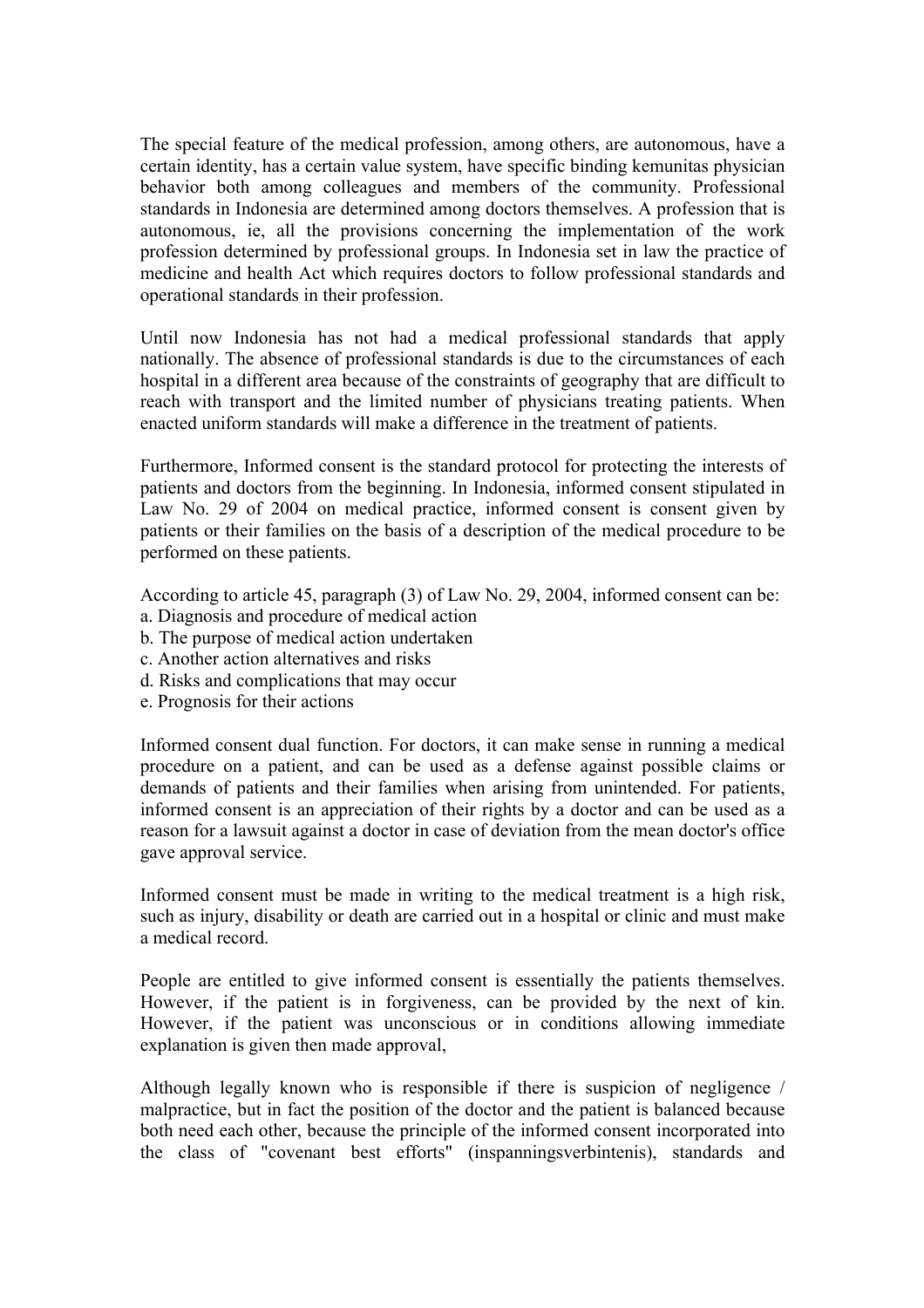procedures medical is relative and who is responsible if there is suspicion of negligence / malpractice.

## **Conclusion And Recommendation**

Indonesia actually has already have a settlement procedure out of the court through MKDKI (Board of Medical Discipline) based on Law Number 29 Year 2004 on Medical Practice. In fact, the Indonesian are tent to choose the settlement on medical practice to the court because MKDKI is a non well-known institution in Indonesia society. Moreover, the MKDKI settlement couldn't give a compensation to the victim.

The problem is Indonesia have no single standard of medical procedure therefore medical malpractice cases were failed to be proved.

Connected with penal mediation on medical dispute, the settlement of medical dispute shall be performed based on good faith from both disputed parties in order to reach fair dispute settlement.<sup>38</sup> Jurgen Habermas, a German philosopher, even commented that good communication between disputed parties is worthwhile for it represents a good will to provide space for communication by considering moral rights, human rights and sincerity from both parties.<sup>39</sup> Moreover, medical dispute settlement shall be in accordance to legal norms that live in society, which based on collective values or dealing with collective achievement *(sinngebungen)* to whom the protection on interests is going to be conducted on the basis of virtue since it is worth to achieve.<sup>40</sup> However, in terms of knowledge about diseases and medical technology, patient position inferior to medical health professionals (doctors, nurses, midwives, paramedics). Knowledge of the disease and medicine from the patient's side is more limited than on knowledge of health service providers. considering the position of the parties between medical health workers and patients who were not balanced it needs a lot of rethinking the right model to bridge the interests diametrically opposite.

Restorative models of mediation is an alternative that is most appropriate at this time because it involves a special mediator who indeed has been specially trained by an accredited institution. Although mediation is not yet up to the level of the criminal justice system, but the description of disputed and needs what is desired by both parties to the dispute. The time provided in the resolution is quite long, so that the number of meetings conducted by the parties to the dispute would be to produce a solution that is much better than the model of judicial procedure in court. But there are principles that need to be considered, such as: standard disease management protocols, the capacity of physicians who treat patients in accordance with medical standards or not. Medical risks have been delivered or not patients and families. Each region has a different standard, because the geographic areas of Indonesia are vast territory.

 <sup>38</sup> Hon Robert L. Harris. 2003. *Mediation: Better Resolution of Medical Malpractice Claime*. McCammon Group: USA

<sup>&</sup>lt;sup>39</sup> Donal O'Reardon. 2010. *Mediation and Philosophy*. Sullivan University, dikutip dari Mediate.com <sup>40</sup> Jan Remmelink.2004. *Hukum pidana*. Gramedia pustaka utama, p. 3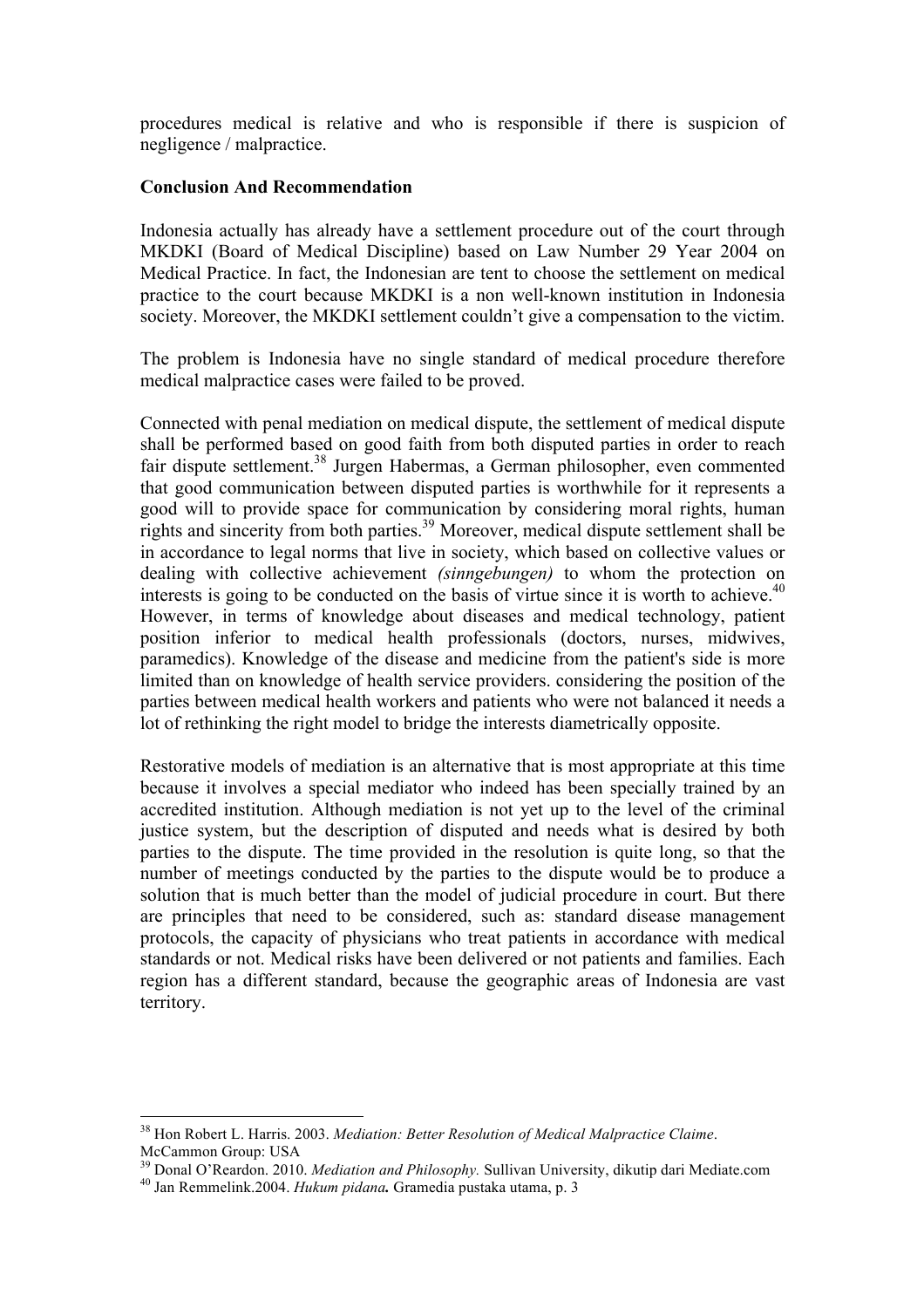### **Referrence**

Adam Chazawi. 2012. Malpraktik Kedokteran.Bayu Media:Malang

Anna Mestitz dan Simona Ghetti. 2006. *Victim-Offender Mediation with Youth Offenders in Europe An Overview and Comparison of 15 Countries.* Department of Justice of the Autonomous Government Of Catalonia, Spain

Anne Lemonne. 2000. *Development of Restorative Justice: The Case of Penal Mediation in Belgium In.* Kriminalisk Arbog.

Barda Nawawi Arief.2012. Mediasi Penal, penyelesaian perkara di luar pengadilan. Pustaka Magister, Semarang

Bryan A.Garner. 1999. *Blacks Law Dictionary*. St.Paul, Minn

Cumhur Sahin. 2009. *Mediation Practice in The Criminal Justice System*. New Horizons: UNDP Turkey Monthly Newslette

Denzin,N.K. and Lincoln, Y.S. 2005. *The sage handbook of qualitative research.* Thousand Oaks, CA:Sage

Donal O'Reardon. 2010. *Mediation and Philosophy*. Sullivan University, dikutip dari Mediate.com

Elizabeth Plapinger dan Donna Stienstra. 1996. *ADR and Settlement in the federal District Courts (a sourcebook for Judges and Lawyer).* Federal Judicial Centre and the CPR Institute for dispute resolution

*Guide to Judicial Management of Cases in ADR*. 2001. Federal Judicial Centre

Hon Robert L. Harris. 2003. *Mediation: Better Resolution of Medical Malpractice Claime*. McCammon Group: USA

Ilyssa Wellikoff. 2004. *Victim-Offender Mediation and violent crimes: On the way to Justice.*Cardozo Online Journal

Jan Remmelink.2004.*Hukum pidana.* Gramedia pustaka utama

J. Guwandi. 2007. *Dokter, Pasien dan Hukum.* Fakultas Kedokteran UI: Jakarta

Jacques Faget. 2005. *The double life of victim-offender mediation.* ADR Bulletin, Volume 7, number 10

………………………. 2004. *Mediation and Domestic Violence.* Quoted from champpenal.revues.org/356

Kamus Umum Bahasa Indonesia. Departemen Pendidikan dan Kebudayaan. 1988. Balai Pustaka: Jakarta